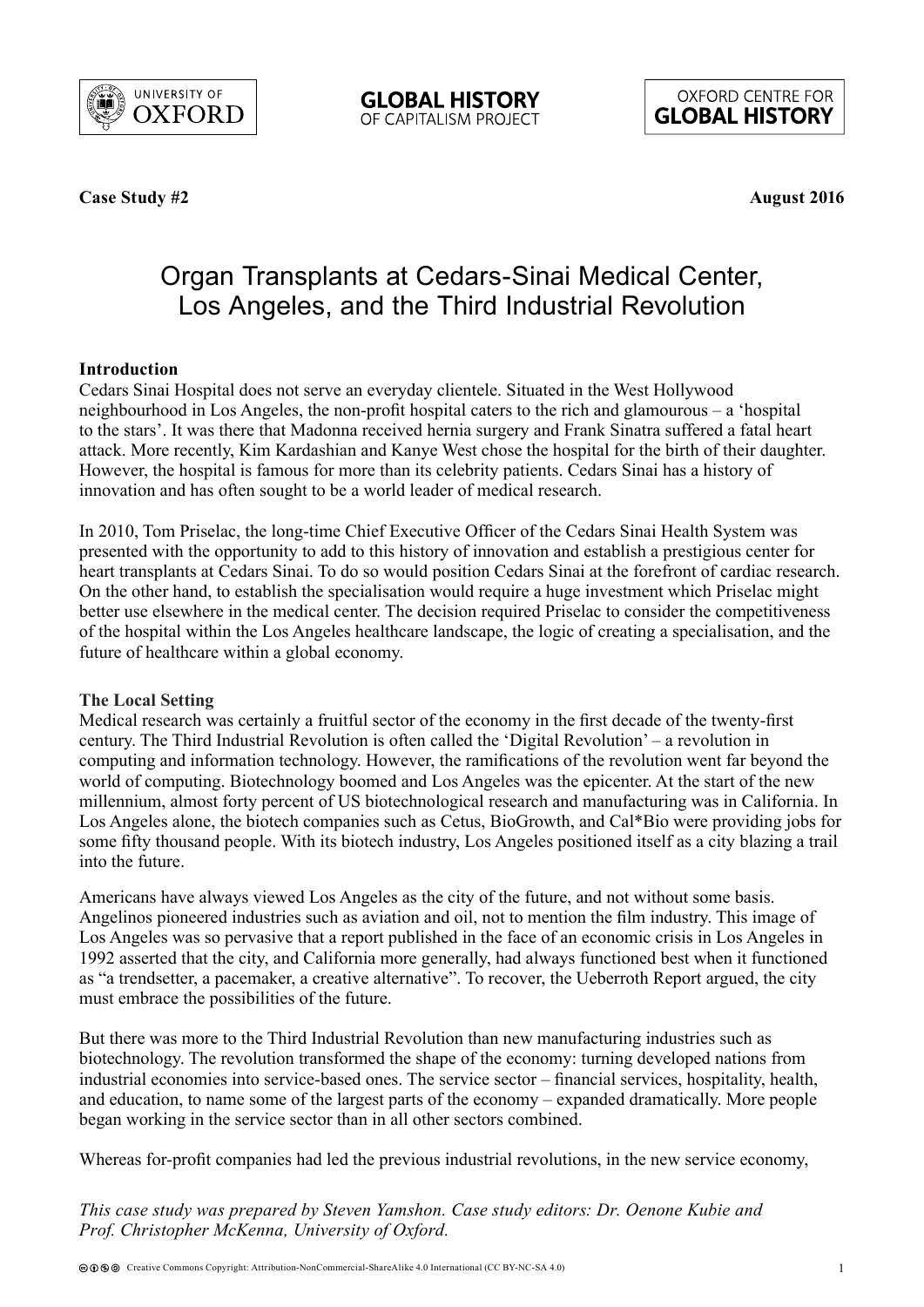

*Figure 1: Hospitals Map of Los Angeles, California, City Maps Inc., (2006).*

particularly in the areas of health and education, non-profit organisations were suddenly the sector leaders. In the quarter century before 2005, nonprofits had been growing at more than double the rate of businesses, and by the 1990s, nonprofits accounted for 10% of the US workforce. In 2005, political scientist, Jeffrey M. Berry wrote "We live in an age of nonprofits".

Los Angeles embraced the service economy. To fight the problems of sprawl and urban flight, and the political and economic needs of urban renewal, Los Angeles turned to universities and hospitals, popularly called 'eds and meds'. By 2011, educational services were the sixth biggest industry in terms of employment in Los Angeles County, while the healthcare sector had become the largest, employing 12.4% of the resident population. Together they accounted for a fifth of the local jobs. To encourage hospitals to remain in and expand in cities, the city and state governments worked with healthcare providers, offering incentives and means for hospitals to grow in city environments

through providing credit for property purchases, allowing healthcare providers use of city eminent domain powers, and assisting in the development of parking facilities. To Tom Priselac in 2010, therefore, the future of the Los Angeles healthcare industry must have looked bright.

However, Cedars Sinai was just one of many major healthcare providers in Los Angeles in the first decade of the twenty-first century. The healthscape of Los Angeles in 2010 included some of the pre-eminent institutions in the country. UCLA and USC were both operating nationally renowned teaching hospitals, and the Children's Hospital in Los Angeles was the one of the most well-respected pediatric hospitals in the country. The competition for patients in Los Angeles in 2010 was intense. Would specializing in heart transplants differentiate Cedars Sinai from the rest of the market and keep patients coming to the hospital?

## **Specialising in Heart Transplants**

Cedars-Sinai performed seventy-eight heart transplants in 2010. Nonetheless, Cedars-Sinai was not a leader in that area of cardiology. In Los Angeles itself, Cedars-Sinai faced the competition of UCLA, which had one of the largest heart transplant programs in the country and was at the forefront of heart transplantation research and technology. Furthermore, other local competitors included Loma Linda Medical Center, USC, and, although only performing pediatric heart transplants, The Children's Hospital of Los Angeles.

Despite its global reputation, between 2005 and 2009, UCLA was restricting funding for the Heart-Lung Transplantation Group. University priorities had shifted away from expanding specialty medicine to increasing the number of outreach facilities throughout the greater Los Angeles region to further the University's mission of community-based healthcare. Thus, even with the increasing numbers of transplants at the medical center, the university was failing to invest in much needed buildings to accommodate patients and improve patient care. Furthermore, UCLA sought to limit funding to research being conducted in the group.

It was UCLA's decision to restrict funding for its heart transplant group which presented Tom Priselac with the opportunity to invest in the procedure at Cedars Sinai. By 2009, Dr. Jon Kobashigawa, director of the UCLA group, world-renowned author and researcher, and former President of the International Society of Heart and Lung Transplantation, was frustrated and anxious about the future of the heart-lung transplant program at UCLA. Dr. Marban, founding Director of the Cedars-Sinai Heart Institute, recognized UCLA's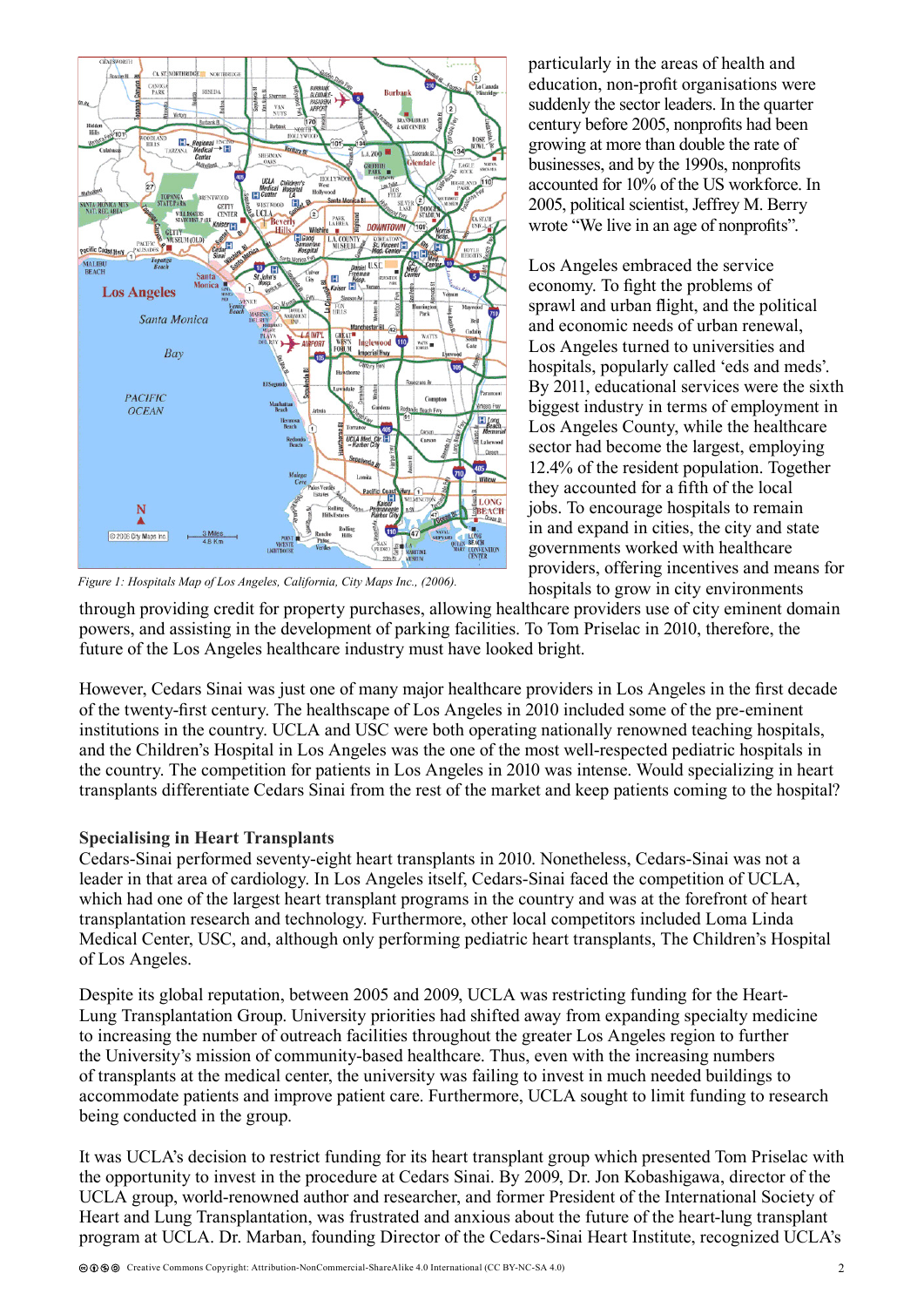reduced interest in transplantation. Certain that bringing over Kobashigawa's group to Cedars-Sinai would make the center a world leader in heart transplantation and transplantation research, Marban met with Kobashigawa, who was also looking to secure the future of his program. Marban convinced Kobashigawa that at Cedars-Sinai the doctor could be certain of funding and support for his research, thus enabling him to remain a world-leader in transplantation procedures.

Yet Tom Priselac, whose concerns lay with the future of the hospital as a whole was more wary, and rightly so. That hospitals compete to perform organ transplants at all may appear illogical. Hospitals themselves often view organ transfers as unprofitable or 'money-losing' ventures. Heart transplants are among the most complicated of procedures, with long and expensive preparation for surgery and considerable after-care. In addition, due to the ethical and repugnance constraints on the market, procurement of the organ is also expensive, around forty percent of the total cost of the treatment. Furthermore, research has demonstrated that comparable, alternative treatments, such as ventricular reconstruction and mitral repair are not only less expensive than heart transplants, but also yield comparable early outcome and long-term survival rates. Nor is heart transplantation a growth sector: the number of heart transplants in the world has not grown since 1994.

In the eyes of Priselac, therefore, heart transplants must have seemed a highly expensive, unprofitable, and perhaps even unnecessary service. Yet, the Heart Transplant Center did have one appeal – patients and doctors alike viewed organ transplants in general, and heart transplants in particular, as highly prestigious.

#### **Profit, Patients and Prestige**

Cedars Sinai hospital has never competed on cost. When the hospital was first created in the early twentieth century it provided a hospital for Los Angeles' growing Jewish population. Jewish patients were wary of hospitals where they feared they would be fed non-kosher food and would be vulnerable to Christianizing doctors and staff. On the other hand, endemic health problems (in particular tuberculosis) and the growing advantages of hospitals over homes as settings for receiving healthcare fed the demand for a Jewish hospital.

As the neighborhood changed and Cedars Sinai's clientele became increasingly heterogeneous, still it did not compete on cost. In fact, by 2010 Cedars Sinai had become the second most expensive hospital in the country. Despite the costs, patients, particularly the rich and famous, still came to the hospital, eager for treatment.

Only a tiny fraction of patients came to the hospital to undergo heart transplants, however. The hospital's primary business came from other areas: cancer treatment, plastic surgery and trauma for example. The demand for heart transplants was, thus, miniscule in comparison with other medical services. Providing a cutting-edge heart transplant service, however brilliant, then, surely made less sense than investing in other services.

Yet, while few patients ever receive heart transplants, the procedures gain national attention and, importantly, improve the overall reputation of the hospital. This has consequences both in terms of patients and doctors. The prestige of working at a leading hospital attracts a supply of labour. Famous doctors, wanting to work in a hospital which is renowned for research, come to the hospital which, in turn, brings further distinction to the center.

Famous doctors, who undertake pioneering research or experimental procedures, are covered by the media. This positive coverage is accessed by potential patients, improving the hospital's brand. Thus heart transplants, which have always received a large amount of attention, particularly for high profile cases, disproportionally add to a hospital's reputation.

Since the 1980s, a formalised system of accessing hospital reputation has emerged in the form of ranking tables. Audiences could, for the first time, quickly and concisely, discover which hospitals (and also universities) in their area provided the best overall service. Cedars-Sinai, in 2010, was ranked first in the Los Angeles Area. The ranking tables also, increasingly, differentiated between different departments, providing tables for best cancer treatment, best paediatric department and, of course, best cardiac center. Even the Heart Transplant Center was ranked, coming in at tenth in the nation in 2010, though bringing in Kobashigawa would certainly improve their standing.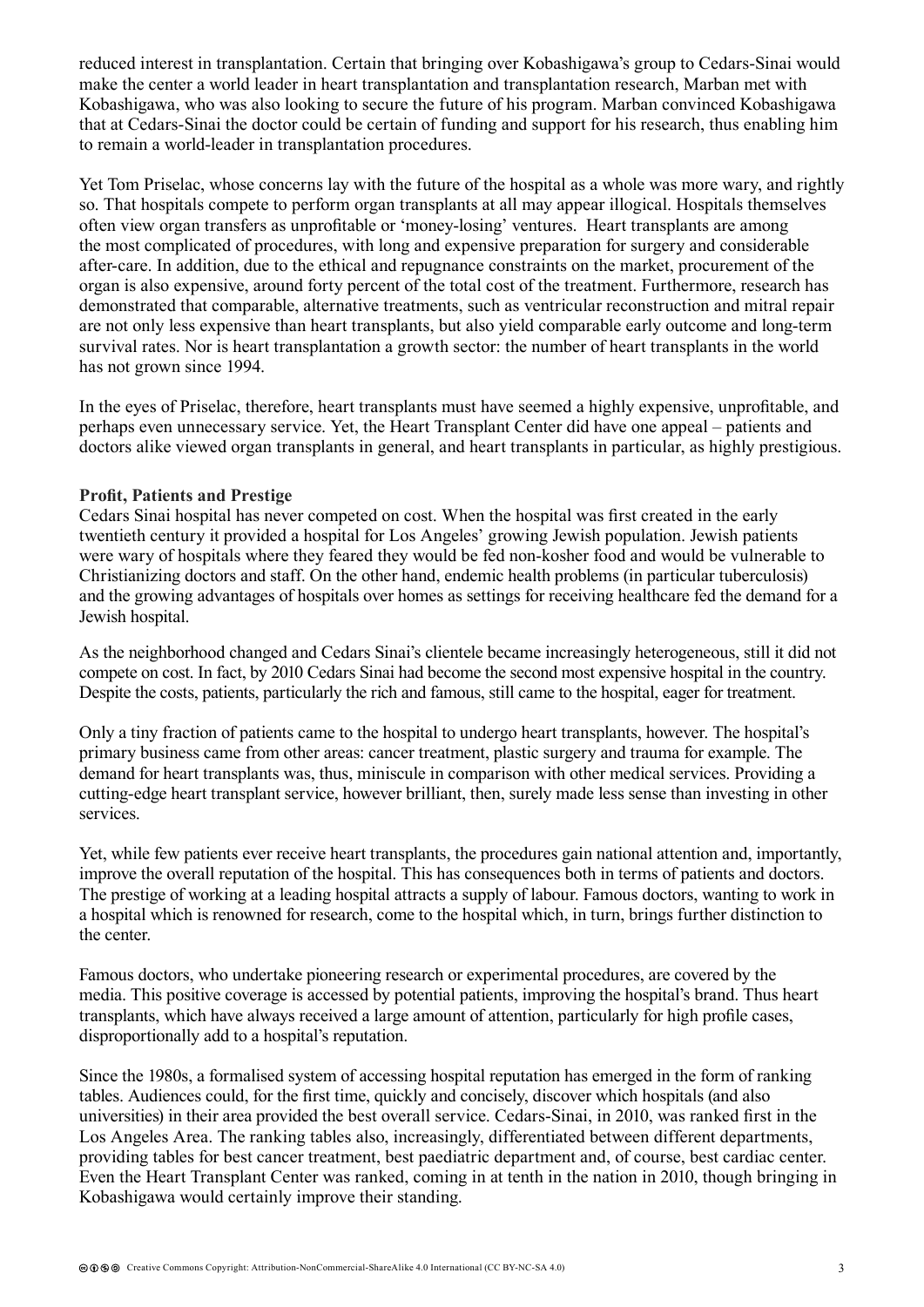| Cedars-Sinai National Rankings in Medical Specialties, 2010 |      |
|-------------------------------------------------------------|------|
| Specialty                                                   | Rank |
| Cancer                                                      | 26   |
| Gastroenterology                                            | 5    |
| Cardiology                                                  | 9    |
| Orthopedics                                                 | 9    |
| Urology                                                     | 10   |
| Gynecology                                                  | 14   |
| Diabetes                                                    | 14   |
| Neurology                                                   | 14   |

*Table 1: U.S. News and World Report, Best Hospitals in 2010*

Ranking tables didn't just enable patients to make informed choices between local hospitals; they formalised and, in fact, drove national competition between hospitals. Medical tourism within the USA spread, with patients travelling large distance to receive the best ranked treatment. They didn't stop there, however. Following the lead of university ranking tables, hospital ranking tables now often have an international element, where would-be patients can discover which hospitals are the best in the world.

#### **The Global Third Industrial Revolution**

'Eds and meds' were envisioned as the foundation for urban renewal, bringing jobs and money to city centers while serving the local community. Moreover, while manufacturing became global, the service was grounded in the local. Hospitals like Cedars Sinai may have had to compete for doctors and patients, but at most, this was within a national scale.





By 2010, however, it was clear that service was becoming global. Health tourism wasn't just a national phenomenon but an international one. Patients were travelling around the globe looking for the best treatment for the most reasonable price. What this meant for the future of the service sector, non-profits, and the Third Industrial Revolution was unclear.

Patients looking for organ transplants were particularly ready to look abroad for treatment. A report by researchers at Mount Sinai Hospital in New York published in 2010 revealed that hundreds of US patients sought organ transplants abroad every year. Despite concerns over the ethics of transplant tourism as well as doctors' warnings over quality of care, many patients were eager to avoid the lengthy waiting lists and high prices common in the United States.

Transplant tourism posed a particular problem for the local healthscape of Los Angeles. Forty percent of transplant tourists in the first decade of the twenty-first century were from New York and California.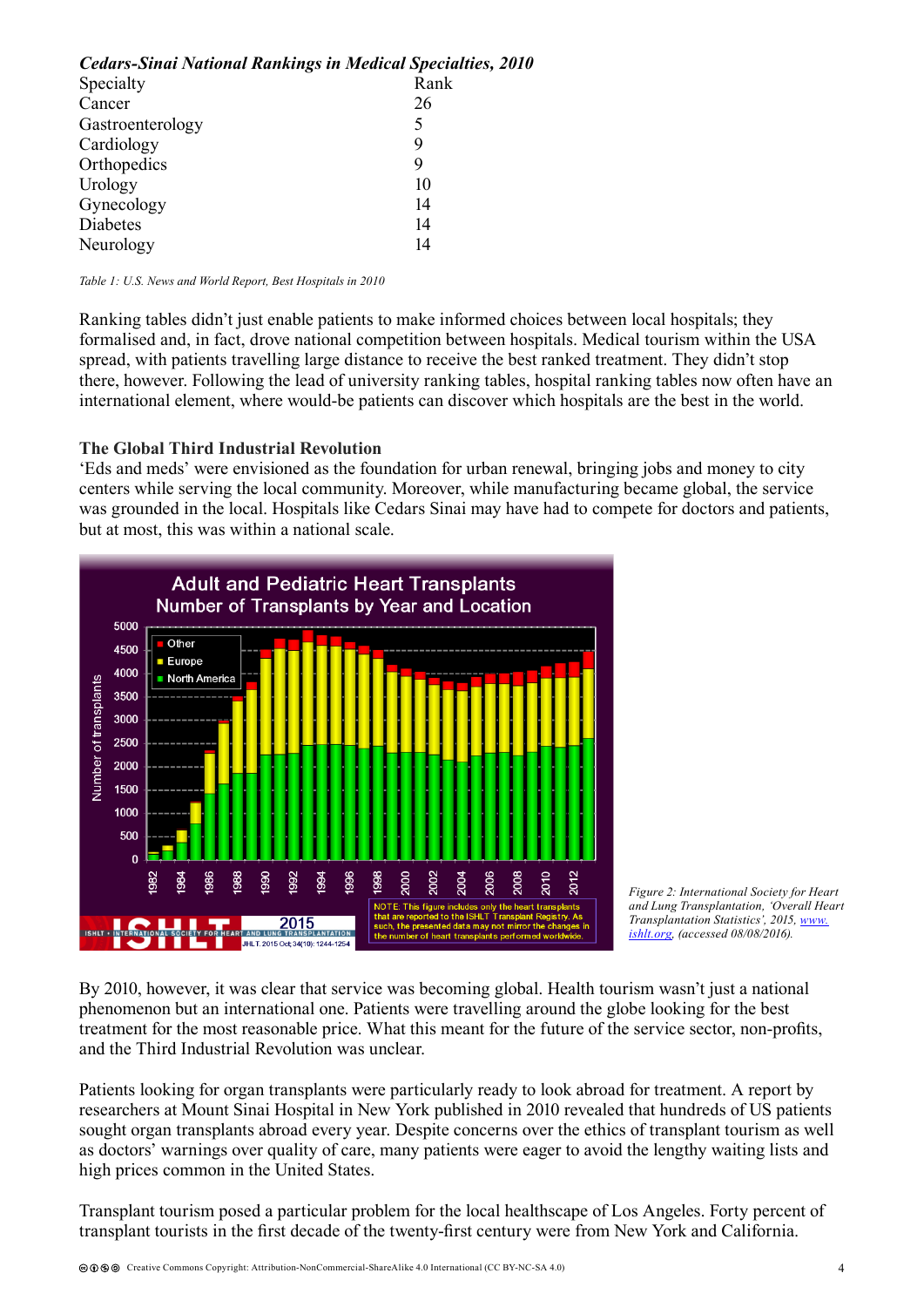If Cedars-Sinai was to remain competitive, Tom Prieslac had to look beyond the Los Angeles market, to the global economy and work out how decisions like whether to invest in the Heart Transplant Center affected their position within the global health care marketplace.

## *Appendix 1: History of Cedars Sinai Medial Center*

In 1902, Jewish businessman Kaspare Cohn donated a two-storey Victorian home in East Los Angeles to the Hebrew Benevolent Society. The society converted it into the first Jewish hospital in Los Angeles – a twelve-bed facility offering free healthcare to patients. In 1910, the Kaspare Cohn Hospital expanded. It acquired forty-eight more beds and had a specialised, outdoor tuberculosis ward designed specifically to serve the needs of the community. Twenty years later, in 1930, the hospital was renamed Cedars of Lebanon.

Meanwhile the Bikur Cholim Society had opened a second Jewish hospital in East Los Angeles in 1918, to function as a hospice. A small hospice, Mount Sinai Hospital for the Incurables had only eight beds. By the 1920s, as modern hospitals for the active cure of patients rose in prominence, hospices were increasingly unusual. Mount Sinai grew dramatically and became a general hospital, offering medical care as well as hospice care. While both Cedars of Lebanon and Mount Sinai were explicitly Jewish institutions, serving only kosher food, the institutions never treated exclusively Jewish patients, instead offering their services to Angelenos of all faiths.

In the 1950s, Los Angeles philanthropists Emma and Hyman Levine donated a piece of property in West Los Angeles to expand Mount Sinai. The facility moved in 1955 to the larger site. In 1962 the two Jewish hospitals merged to become Cedars-Sinai Medical Center. Cedars of Lebanon sold their hospital facility on Fountain Avenue to help raise funds for the building of a new and modern 1,000 patient bed hospital on the Beverly Boulevard Mount Sinai site. A lead gift provided by the Max Factor Family Foundations enabled Cedars-Sinai to begin construction of the main hospital in 1972, which has continued to serve as the principal facility for patients.

Large philanthropic donations allowed the hospital to continue to expand in the late twentieth and early twenty-first centuries. This expansion had been in terms of space – with the construction of the Marvin Davis Research building, the Saperstein Critical Care Tower, and 131,000 square feet Taper Imaging Center – as well as patient numbers. Some 500,000 patients visited the Imaging Center alone per year in the early twenty-first century. By 2010, Cedars-Sinai had developed into the largest non-profit hospital west of the Mississippi River with 2,155 doctors, 560 medical resident fellows and 10,971 full-time employees.

Cedars-Sinai capitalized on its West Hollywood location in a high income neighborhood bordering Beverly Hills, fundraising on a scale normally associated with top ten universities. In the early twenty-first century, Cedars-Sinai employed an internal group of fundraising professionals who helped community volunteers and support groups to raise large amounts of money for the Medical Center. In addition, the center continued to receive substantial donations from community members and grateful patients and families.

The growth of the medical center in the late twentieth century enabled a growth in research institutes (such as the Burns and Allen Research Institute opened in 1994) housed at the hospital. The Cedars-Sinai research program had 981 projects in progress by 2010, with \$41m in research grants from the National Health Institute. Research at Cedars-Sinai by the twenty-first century was focused, among other areas, on regenerative medicines (a branch of tissue engineering and molecular biology), genetics, and gene therapy. With a large income from donations and fundraising efforts, as well as insurance reimbursements, state Medicaid, and Medicare payments, Cedars-Sinai in the early 2010s sought to build and expand centers of excellence in the treatment of cancer, neurology, diabetes, urology, and cardiology.

*Appendix 2: Cedars-Sinai Financial Condition Year 2010*

| <b>Revenues</b>          |                 |
|--------------------------|-----------------|
| Contributions and grants | \$83,896,348    |
| Program service revenue  | \$2,532,516,582 |
| Investment income        | \$27,811,462    |
| Other revenue            | \$13,895,839    |
| <b>Total revenue</b>     | \$2,658,119,211 |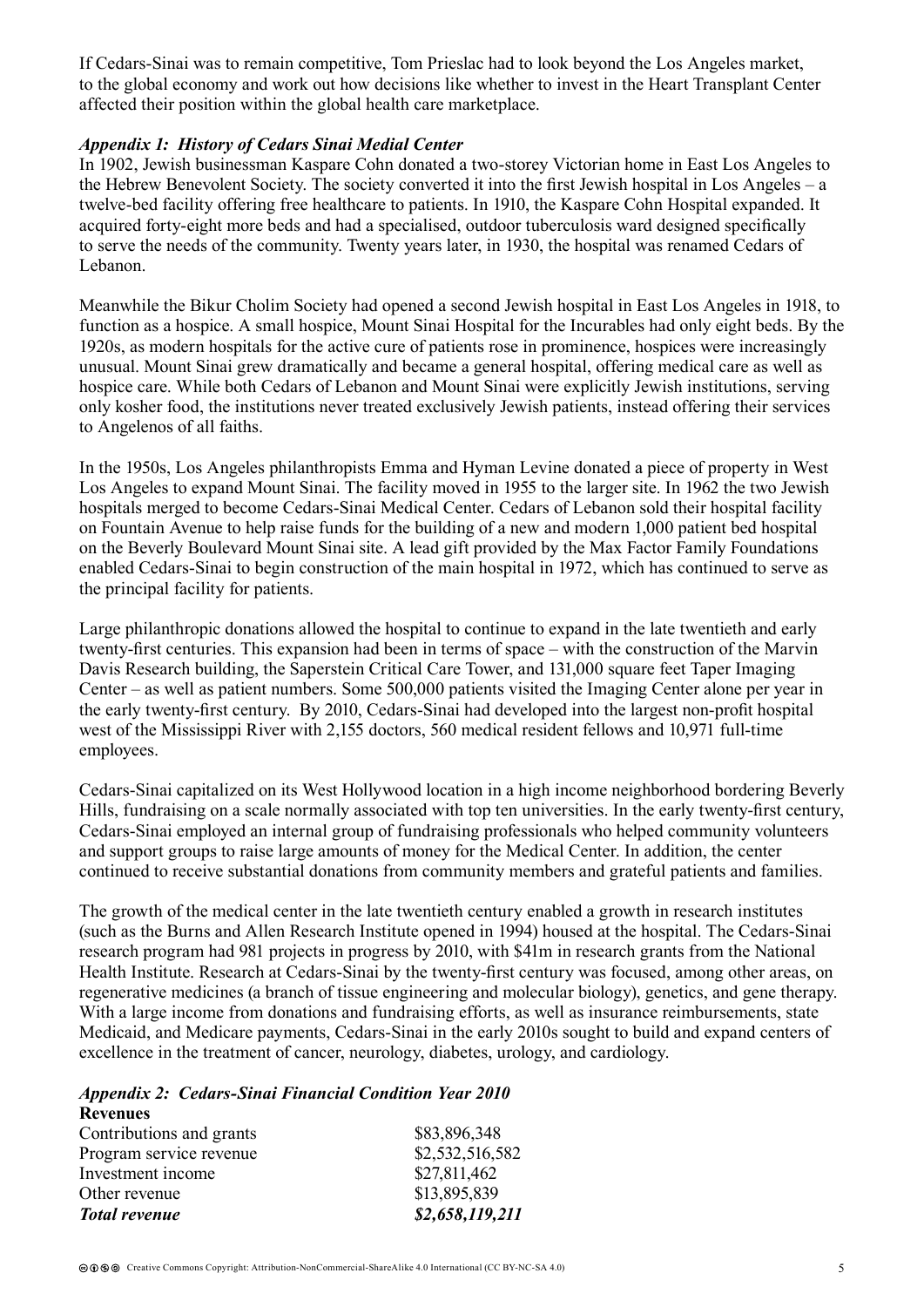| <b>Expenses</b>                           |                   |
|-------------------------------------------|-------------------|
| Grants                                    | \$36,294,304      |
| Employee salaries and benefits            | \$1,222,314,852   |
| Professional fundraising                  | \$31.094          |
| Other expenses                            | \$1,189,071,358   |
| Total expenses                            | \$2,447,711,613   |
| <b>Total revenues less total expenses</b> | \$210,407,598     |
| Assets                                    |                   |
| <b>Total Assets</b>                       | \$3,688,621,903   |
| <b>Total Liabilities</b>                  | \$1,711,865,848   |
| <b>Net assets or fund balances</b>        | \$1,976,758,055   |
| Moody's Investment Service Bond Rating:   | <b>Aa3-stable</b> |

## *Appendix 3: History of Innovations at Cedars-Sinai*

- 1906 Sarah Vassen was the first female doctor in Los Angeles and become Superintendent of Kaspare Cohen Hospital, the predecessor to Cedars.
- 1920s First electrocardiogram heart machine installed in Los Angeles.
- 1950s Mount Sinai doctors used thrombolytic enzymes to dissolve blood clots.
- 1962 Milton Heifetz, a well-known neurologist created the Heifetz clip system which is widely used in in intracranial aneurisms.
- 1970s Jeremy Swan and William Ganz invented the pulmonary artery catheter that is widely used in intensive care units, especially in heart transplant units.
- 1980s David Ho, while as a resident, was one of the first physicians to encounter AIDS cases and has since become a prominent AIDS/HIV researcher. David Ramon discovered the enzyme responsible for screening Tay Sachs disease.
- 1990s Phillip Koeffler was one of the leading researchers who developed the drug Rituaxin that is widely used in combating Non-Hodgkin's Lymphoma and Rheumatoid Arthritis.
- 2000 Keith Black, a well-known neurological surgeon has completed over 4,000 brain surgeries that have led to advances in medical neurology.

## *Appendix 4: Heart Transplant Procedure*

Before even being placed on the heart transplant list, patients must undergo exhaustive testing including: multi-discipline physician evaluations, blood tests, dental checks, imaging scans, psychological testing, a social work evaluation, and a complete cardiology workup. If the medical center's heart transplantation team decides that the patient is a candidate for a heart transplant, then they are placed on a national waiting list, sponsored by the United Network of Organ Sharing (UNOS). Donor hearts are distributed through UNOS and a regional donor procurement organization. For California, the heart donor procurement organization is called One Legacy. Donors need to have a suitable blood type and comparable size heart. For example, a 6'2" male would not be a suitable donor for a 4'11" female. A rating scale is used to determine the severity of a needed transplant.

The time to transplant can range from a few days to several years depending on status of the patient and availability of compatible organs. If there are no complications after transplantation, the patient spends one to three days in an intensive care unit and twelve to seventeen days in the cardiac section of the hospital. Once discharged, recovery is expected to take six months and patients are advised against returning to work within four months. Mandatory heart clinic appointments at the Cedars-Sinai Heart Institute are monthly in the first year, gradually decreasing to yearly after twenty-four months.

Transplants are a high-risk and a high-cost operation. Primary among the risks is the risk of rejection where the patient's body rejects the foreign organ. Antigens, on the surface of organs, alert cells in the patient's body to the new organ, triggering an immune response leading to rejection. A technique developed by Cedars-Sinai physicians, surgeons and researchers greatly reduces the number of antigens or removes them. This has lessened the risk of rejection and improved recovery. The technique enabled Cedars-Sinai to perform many more heart transplants, as the need for close donor and recipient compatibility decreased.

The Heart Transplant Center also provides "bridge to transplant" programs in which a mechanical device